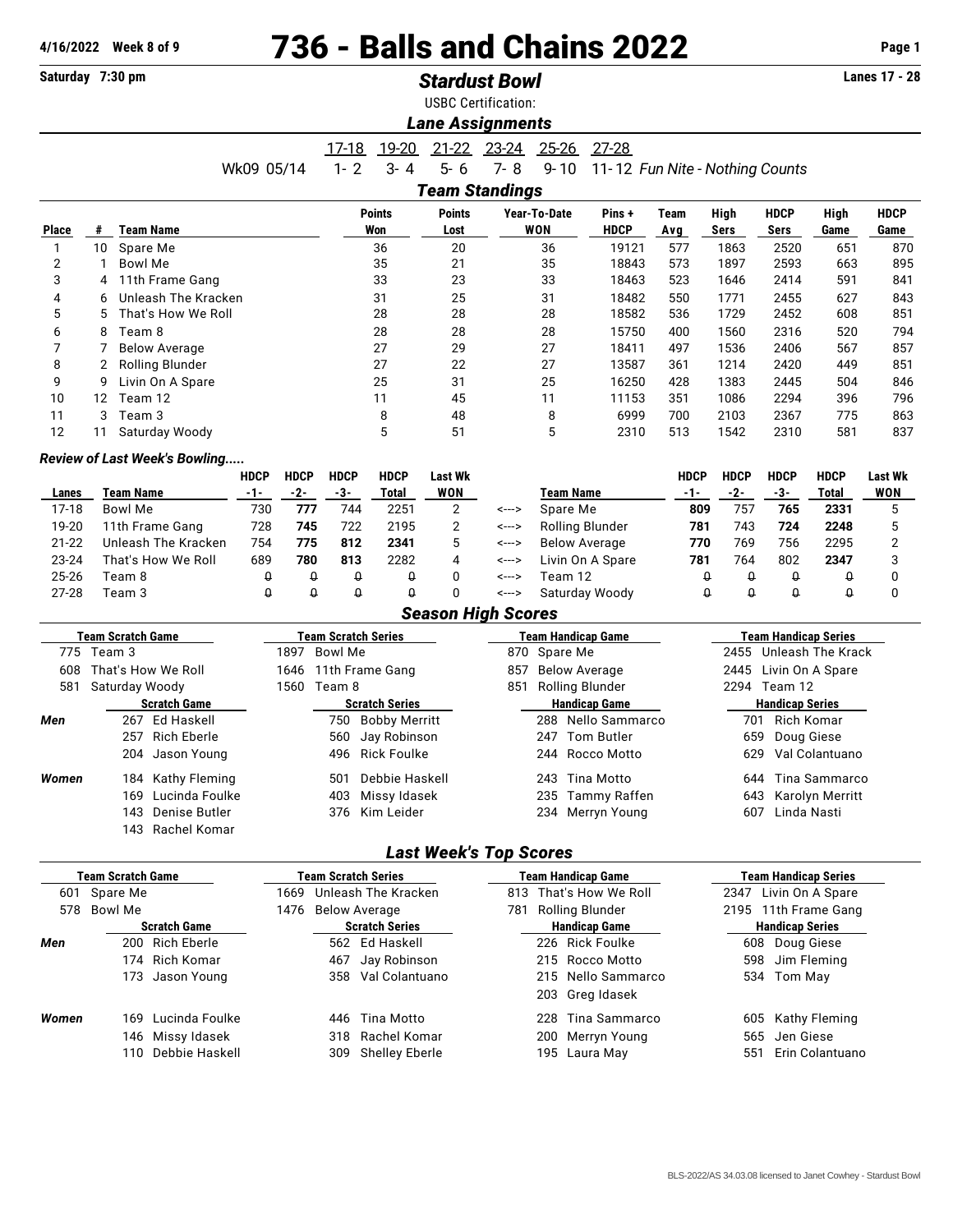**4/16/2022 Week 8 of 9 736 - Balls and Chains 2022 Page 2**

| <b>Individual High Averages</b> |                                        |                                        |            |                  |                                         |          |            |            |             |                  |                   |                      |             |             |
|---------------------------------|----------------------------------------|----------------------------------------|------------|------------------|-----------------------------------------|----------|------------|------------|-------------|------------------|-------------------|----------------------|-------------|-------------|
| Men<br>Women                    | 210.56<br>136.08                       | <b>Bobby Merritt</b><br>Lucinda Foulke |            | 193.57<br>130.92 | <b>Rich Eberle</b><br><b>Tina Motto</b> |          |            |            |             | 181.29<br>130.14 | <b>Ed Haskell</b> | <b>Kathy Fleming</b> |             |             |
|                                 |                                        |                                        |            |                  | <b>Team Rosters</b>                     |          |            |            |             |                  |                   |                      |             |             |
|                                 |                                        |                                        |            |                  |                                         |          |            |            |             |                  | High              | <b>High</b>          | <b>HDCP</b> | <b>HDCP</b> |
| ID#                             | <b>Name</b>                            |                                        | <b>Avg</b> | <b>HDCP</b>      | Pins Gms                                |          | -1-        | $-2-$      | -3-         | <b>Total</b>     | Game              | <b>Sers</b>          | Game        | Sers        |
| 1 - Bowl Me                     |                                        |                                        |            |                  |                                         |          |            |            |             |                  |                   |                      |             |             |
| 126                             | Debbie Haskell                         |                                        | 123        | 69               | 2966                                    | 24       | 110        | 102        | 103         | 315              | 183               | 501                  | 270         | 762         |
| 193                             | Rachel Komar                           |                                        | 114        | 77               | 2741                                    | 24       | 126        | 108        | 84          | 318              | 143               | 377                  | 220         | 600         |
| 128<br>129                      | Rich Komar<br>Ed Haskell               |                                        | 155<br>181 | 40<br>17         | 3268<br>4351                            | 21<br>24 | 118<br>177 | 174<br>194 | 167<br>191  | 459<br>562       | 215<br>267        | 554<br>608           | 264<br>288  | 701<br>671  |
|                                 | 2 - Rolling Blunder                    |                                        |            |                  |                                         |          |            |            |             |                  |                   |                      |             |             |
| 220                             | Tom May                                |                                        | 120        | 72               | 1806                                    | 15       | 108        | 91         | 128         | 327              | 145               | 395                  | 215         | 605         |
| 219                             | Laura May                              |                                        | 71         | 116              | 1069                                    | 15       | 80         | 64         | 52          | 196              | 104               | 220                  | 218         | 565         |
| 268                             | Doug Giese                             |                                        | 93         | 96               | 1674                                    | 18       | 119        | 113        | 79          | 311              | 121               | 344                  | 226         | 659         |
| 269                             | Jen Giese                              |                                        | 77         | 110              | 1400                                    | 18       | 81         | 82         | 72          | 235              | 118               | 259                  | 231         | 598         |
| 3 - Team 3                      |                                        |                                        |            |                  |                                         |          |            |            |             |                  |                   |                      |             |             |
| 250                             | Katie Turnbull                         |                                        | 182        | 16               | 547                                     | 3        | a172       | a172       | a172        | 516              | 199               | 547                  | 215         | 595         |
| 251                             | Sean Turnbull                          |                                        | 179        | 18               | 537                                     | 3        | a169       | a169       | a169        | 507              | 182               | 537                  | 200         | 591         |
| 252                             | Jeanne Hedman                          |                                        | 142        | 52               | 428                                     | 3        | a132       | a132       | a132        | 396              | 163               | 428                  | 215         | 584         |
| 253                             | Jim Hedman                             |                                        | 197        | 2                | 591                                     | 3        | a187       | a187       | a187        | 561              | 234               | 591                  | 236         | 597         |
|                                 | 4 - 11th Frame Gang                    |                                        |            |                  |                                         |          |            |            |             |                  |                   |                      |             |             |
| 79                              | Kim Leider                             |                                        | 115        | 76               | 2418                                    | 21       | 91         | 109        | 94          | 294              | 137               | 376                  | 211         | 610         |
| 81                              | Denise Butler                          |                                        | 120        | 72               | 2166                                    | 18       | a110       | a110       | a110        | 330              | 143               | 392                  | 206         | 587         |
| 82                              | <b>Tom Butler</b>                      |                                        | 133        | 60               | 2804<br>3731                            | 21       | a123       | a123       | a123<br>150 | 369              | 171               | 470                  | 247         | 678         |
| 115                             | Jay Robinson<br>5 - That's How We Roll |                                        | 155        | 40               |                                         | 24       | 159        | 158        |             | 467              | 199               | 560                  | 244         | 695         |
| 83                              | Missy Idasek                           |                                        | 122        | 70               | 2945                                    | 24       | 84         | 126        | 146         | 356              | 146               | 403                  | 215         | 607         |
| 84                              | <b>Shelley Eberle</b>                  |                                        | 105        | 85               | 2527                                    | 24       | 99         | 106        | 104         | 309              | 142               | 333                  | 228         | 599         |
| 85                              | Greg Idasek                            |                                        | 116        | 75               | 2436                                    | 21       | 86         | 124        | 128         | 338              | 137               | 379                  | 218         | 622         |
| 86                              | <b>Rich Eberle</b>                     |                                        | 193        | 6                | 4065                                    | 21       | 185        | 189        | 200         | 574              | 257               | 641                  | 257         | 668         |
|                                 | 6 - Unleash The Kracken                |                                        |            |                  |                                         |          |            |            |             |                  |                   |                      |             |             |
| 134                             | Merryn Young                           |                                        | 104        | 86               | 2512                                    | 24       | 95         | 95         | 115         | 305              | 140               | 359                  | 234         | 627         |
| 76                              | Lucinda Foulke                         |                                        | 136        | 57               | 3266                                    | 24       | 126        | 169        | 151         | 446              | 169               | 446                  | 231         | 627         |
| 15                              | Jason Young                            |                                        | 169        | 27               | 4061                                    | 24       | 173        | 136        | 150         | 459              | 204               | 544                  | 226         | 626         |
| 78                              | <b>Rick Foulke</b>                     |                                        | 141        | 53               | 2968                                    | 21       | 136        | 151        | 172         | 459              | 178               | 496                  | 235         | 636         |
| 270                             | <b>Brian Foulke</b>                    |                                        | 84         | 104              | 254                                     | 3        |            |            |             | 0                | 102               | 254                  | 206         | 566         |
|                                 | 7 - Below Average                      |                                        |            |                  |                                         |          |            |            |             |                  |                   |                      |             |             |
|                                 | 4 Chris Raffen                         |                                        | 139        | 54               | 2509                                    | 18       | a129       | a129       | a129        | 387              | 180               | 478                  | 216         | 586         |
| 3                               | Tammy Raffen                           |                                        | 117        | 74               | 2122                                    | 18       | a107       | a107       | a107        | 321              | 157               | 383                  | 235         | 617         |
|                                 | 130 Kathy Fleming                      |                                        | 130        | 63               | 2733                                    | 21       | 134        | 137        | 142         | 413              | 184               | 460                  | 265         | 703         |
|                                 | 132 Jim Fleming                        |                                        | 111        | 80               | 2674                                    | 24       | 127        | 123        | 105         | 355              | 146               | 359                  | 227         | 614         |
| 8 - Team 8                      |                                        |                                        |            |                  |                                         |          |            |            |             |                  |                   |                      |             |             |
| 259                             | 258 Linda Nasti<br>Sam Nasti           |                                        | 108<br>90  | 82<br>99         | 1624<br>1352                            | 15<br>15 | a98<br>a80 | a98<br>a80 | а98<br>a80  | 294<br>240       | 142<br>130        | 367<br>307           | 222<br>231  | 607<br>610  |
| 260                             | Donna Sarli                            |                                        | 86         | 102              | 1295                                    | 15       | a76        | a76        | a76         | 228              | 117               | 303                  | 207         | 570         |
| 261                             | John Sarli                             |                                        | 116        | 75               | 1750                                    | 15       | a106       | a106       | a106        | 318              | 145               | 382                  | 223         | 616         |
|                                 | 9 - Livin On A Spare                   |                                        |            |                  |                                         |          |            |            |             |                  |                   |                      |             |             |
|                                 | 262 Val Colantuano                     |                                        | 122        | 70               | 2563                                    | 21       | 127        | 109        | 122         | 358              | 153               | 409                  | 227         | 629         |
| 263                             | Erin Colantuano                        |                                        | 87         | 101              | 1846                                    | 21       | 68         | 92         | 91          | 251              | 108               | 289                  | 207         | 586         |
| 264                             | Tina Sammarco                          |                                        | 96         | 93               | 2031                                    | 21       | 105        | 132        | 119         | 356              | 132               | 356                  | 228         | 644         |
| 265                             | Nello Sammarco                         |                                        | 123        | 69               | 2592                                    | 21       | 146        | 96         | 135         | 377              | 210               | 508                  | 288         | 742         |
| 10 - Spare Me                   |                                        |                                        |            |                  |                                         |          |            |            |             |                  |                   |                      |             |             |
| 101                             | Karolyn Merritt                        |                                        | 98         | 91               | 2072                                    | 21       | 95         | 89         | 86          | 270              | 133               | 358                  | 229         | 643         |
| 12 <sup>2</sup>                 | Tina Motto                             |                                        | 130        | 63               | 3142                                    | 24       | 145        | 140        | 161         | 446              | 169               | 459                  | 243         | 663         |
| 100                             | Rocco Motto                            |                                        | 139        | 54               | 3343                                    | 24       | 161        | 120        | 110         | 391              | 186               | 457                  | 244         | 631         |
| 102                             | <b>Bobby Merritt</b>                   |                                        | 210        | 0                | 3790                                    | 18       | a200       | a200       | a200        | 600              | 265               | 750                  | 278         | 789         |
|                                 | 11 - Saturday Woody                    |                                        |            |                  |                                         |          |            |            |             |                  |                   |                      |             |             |
| 239                             | Dave Atkerson                          |                                        | 189        | 9                | 567                                     | 3        | a179       | a179       | a179        | 537              | 212               | 567                  | 221         | 594         |
| 238                             | Jenny Holub                            |                                        | 92<br>108  | 97               | 278                                     | 3        | a82<br>a98 | a82<br>a98 | a82<br>a98  | 246<br>294       | 111               | 278<br>324           | 208<br>192  | 569         |
| 267<br>266                      | Dorice Cichon<br>Larry Vanmeter        |                                        | 124        | 82<br>68         | 324<br>373                              | 3<br>3   | a114       | a114       | a114        | 342              | 110<br>184        | 373                  | 252         | 570<br>577  |
|                                 |                                        |                                        |            |                  |                                         |          |            |            |             |                  |                   |                      |             |             |